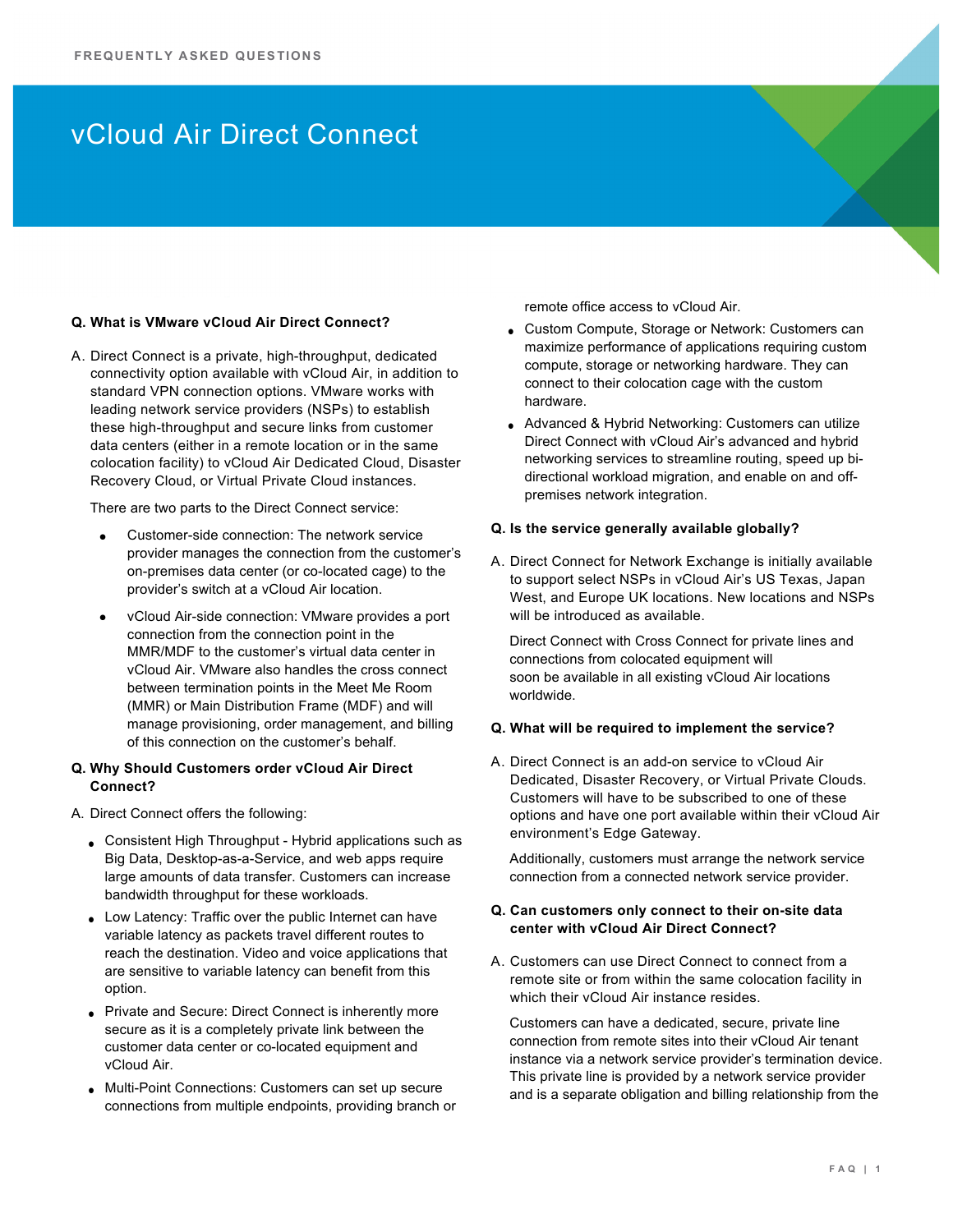## vCloud Air Direct Connect

#### vCloud Air subscription.

The second option is to have a high speed crossconnection from the customer environment in the same colocation facility into the vCloud Air tenant instance via a partner device. Both the Direct Connect port and cross connection can be ordered together from VMware as an add-on to the customer's vCloud Air subscription.

VMware provides both the port connection from the termination point inside the MMR/MDF to the customer's virtual data center in vCloud Air as well as the cross connect between the NSP and vCloud Air termination points within the MMR/MDF under all Direct Connect options.

#### **Q. What do customers buy from VMware?**

A. Customers can purchase 1 or 10 Gbps port connections (includes cross connect) from VMware as add-ons to existing core subscriptions (10 Gbps is only available for Dedicated Cloud instances).

There are two sets of add-ons to support Private Lines/ Connections from colocated equipment as well as Network Exchange-based NSP connectivity.

The Direct Connect service will co-term with the Core Virtual Private Cloud, Disaster Recovery Cloud, or Dedicated Cloud service. Monthly and Prepaid billing options with applicable term and prepaid discounting are available.

## **Q. What is the ordering and setup process for vCloud Air Direct Connect?**

- A. If a customer is interested in Direct Connect:
	- 1. For a connection from a colocated cage, skip to Step 3. For a private line or network exchange connection, customers should contact any of the network service providers that terminate into the desired location to initiate the customer-side connection process. (Note that network exchange connections can only be provided by select partner NSPs in certain vCloud Air locations). If the customer's preferred network provider does not terminate into the desired location, they can establish a peering relationship with a provider that does. Turnaround time for a formal quote may take 2 to 3 days. Please account for a few

more days in case of long distance WAN circuits.

- 2. Wait until the customer side of the circuit is provisioned. This setup can take up to 30-60 days or more depending on the location of the customer's premise/cage.
- 3. Ensure that all relevant information for a Letter of Authorization – Connecting Facility Agreement (LOA-CFA) form is received from the NSP or colocation provider for circuit completion. This can take up to 14 days.
- 4. Order Direct Connect port from vCloud Air, choosing the appropriate type depending on the connection used: Direct Connect with Cross Connect (for private line/connection from colocated equipment) or Direct Connect for Network Exchange (for network exchange connections). This takes less than 72 hours to provision once the order is placed. As with other add-on orders, customers can submit a PO or order from their MyVMWare portal. The LOA-CFA received from the NSP or colocation partner should be submitted with the order.
- 5. For private lines and connections from colocated equipment, VMware will order and setup the cross connect between the NSP termination point or colocated equipment and vCloud Air's termination point in the MMR/MDF. (Network exchange connections have pre-provisioned cross connects).
- 6. After the vCloud Air side of the circuit is established, a VMware representative will schedule a "test and verify" meeting with the customer to confirm that the circuit is complete.

## **Q. Is VMware partnering with any network service providers to deliver vCloud Air Direct Connect?**

A. Yes, VMware is partnering with NSPs around the globe to deliver Direct Connect. The network service provider manages the connection from the customer's onsite data center to the provider's switch. VMware manages the connection between termination points in the MMR/MDF and provides a port connection from the termination point to the customer's virtual data center in vCloud Air. VMware is partnering with a range of NSPs to support our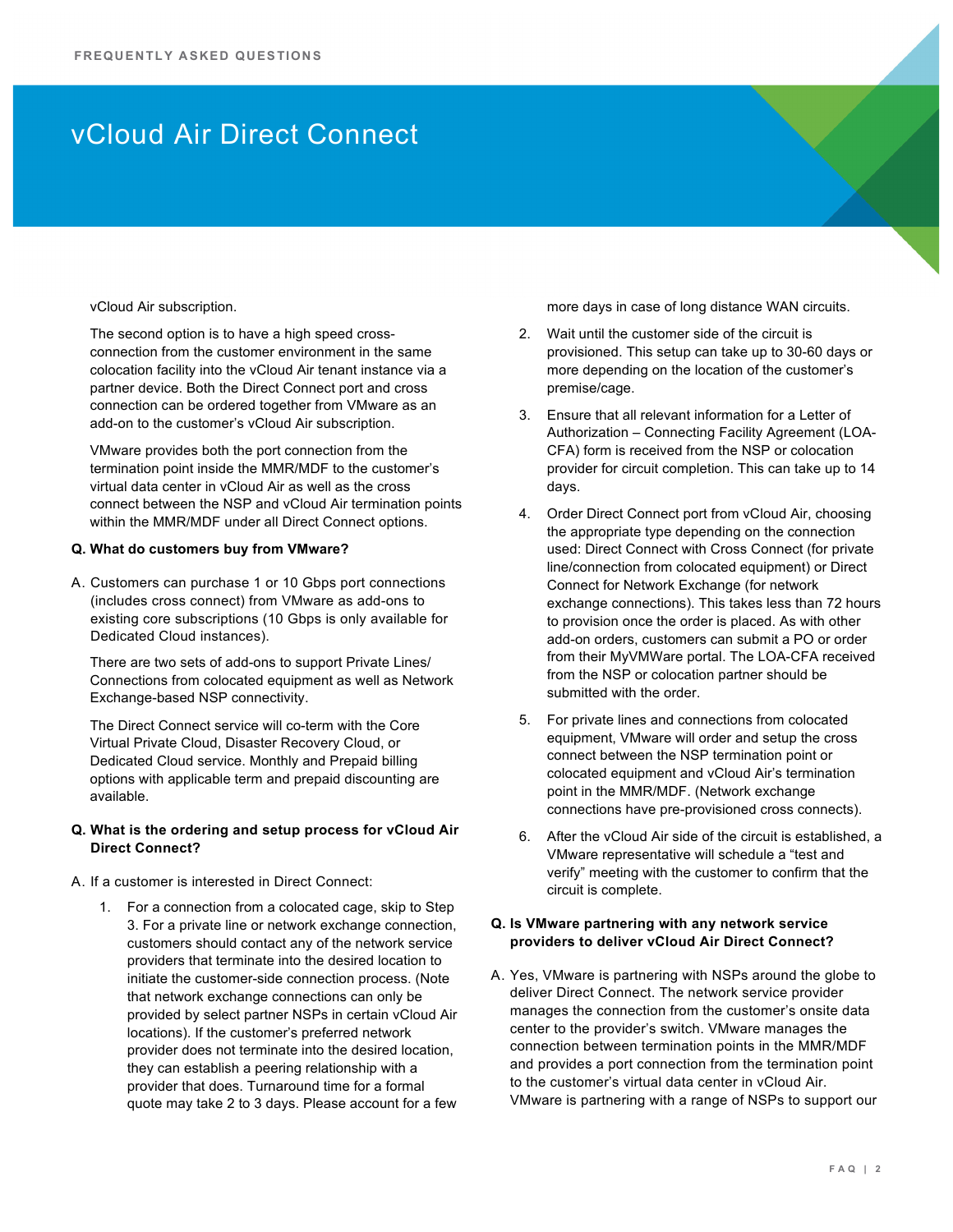# vCloud Air Direct Connect

customers in all locations worldwide, with new partnerships forthcoming.

- **Q. Can vCloud Air customers select any network service provider to provide their private line or network exchange service?**
- A. Private line circuit connectivity can be provided by any network service provider with circuit termination in a vCloud Air location. If a customer's preferred network service provider does not directly terminate into a vCloud Air location, the customer can request that they peer with any of the existing connected providers.
	- Network exchange connections can only be provided by partner NSPs in select vCloud Air locations.
- A list of key network providers per vCloud Air location can be found on the vCloud Air Direct Connect webpage.
- **Q. Can a customer with two vCloud Air instances use the same Direct Connect line?**
- A. No, they will not be able to leverage the same circuit. Direct Connect currently does not support lines between two edge gateways. A separate Direct Connect line is needed for each cloud instance.
	- **…continue to page 4**